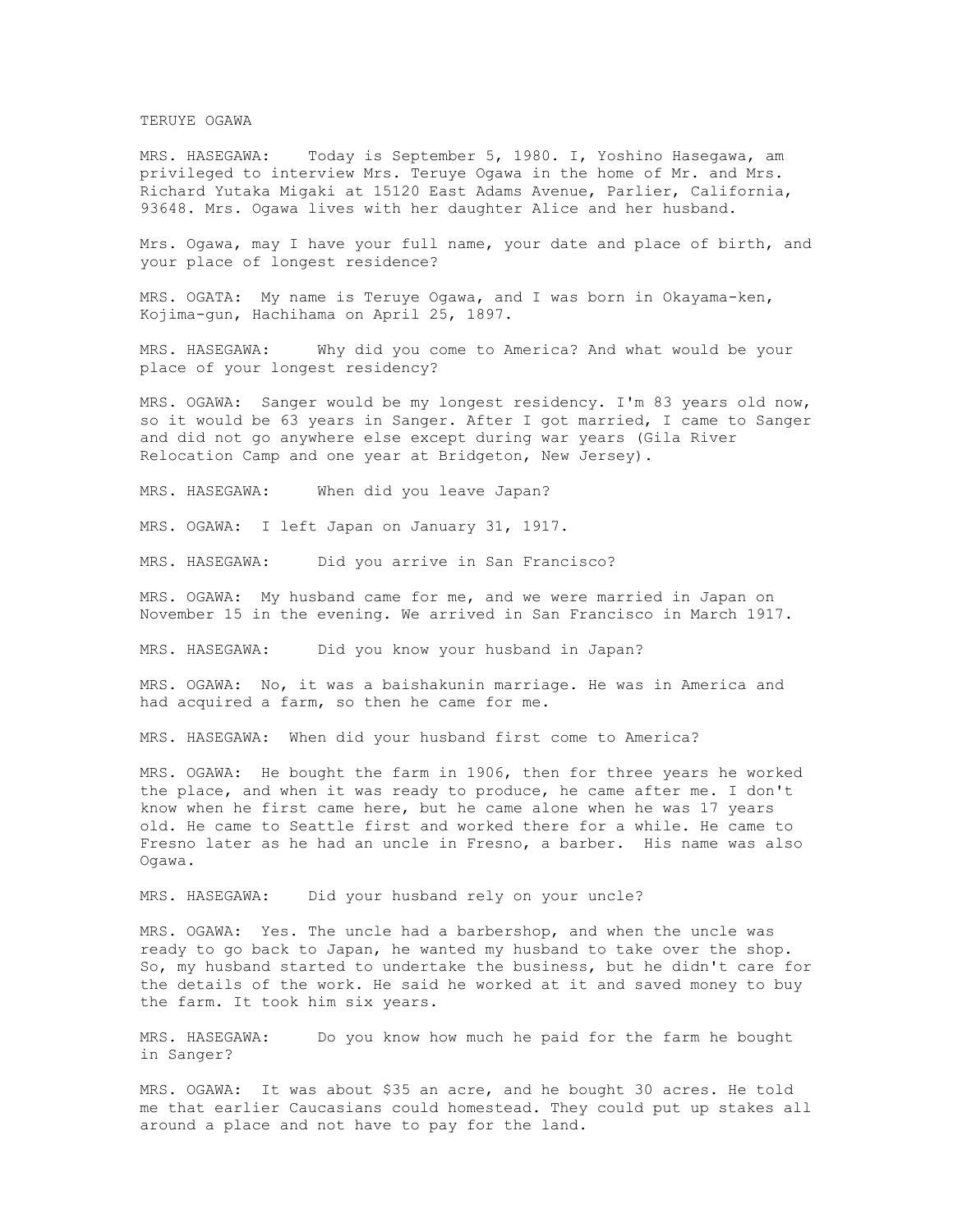MRS. HASEGAWA: Do you know from whom he purchased the land?

MRS. OGAWA: That I don't know.

MRS. HASEGAWA: I guess when your husband bought the land, there was no Alien Land Law yet.

MRS. OGAWA: Yes. He purchased it under his name. It was in 1913 that Oriental aliens could no longer buy land. He bought before that law was put in effect. He used to say that he had to work for someone else to earn enough to pay for the horses, horse's feed, and gas which was used for gas pumps for irrigation. He didn't have any help at home except during the grape harvest, and during the winter, he used to work at other farms.

MRS. HASEGAWA: When he purchased the land, was there anything planted on it?

MRS. OGAWA: Nothing. It was just open land.

MRS. HASEGAWA: Did your husband sell the barbershop before he purchased the land?

MRS. OGAWA: Yes, he sold it. The uncle left the shop and returned to Japan. He made about a thousand dollars. My husband didn't have any help from friends as they were all struggling to get going. After three years, he was able to get a crop from his farm.

MRS. HASEGAWA: Then he must have planted grapes right after he bought the farm?

MRS. OGAWA: Yes, he did. He also had peaches. After he was able to get a crop from his farm, with the profit he decided to come after me. He used to tell how hard he had to work to pay for all the expenses of maintaining horses and running the gas pump.

MRS. HASEGAWA: Where was your home? Where did you live?

MRS. OGAWA: On one side of the horse barn there was a room, and we lived in that room. Later, we built a house, and we were among the first Japanese immigrants to build a house. We had to use a hand pump for water.

MRS. HASEGAWA: What did you use for a cooking stove?

MRS. OGAWA: For cooking, he had purchased a kerosene stove. Mr. Ogawa did all the shopping in Sanger town. He had to drive the horses, and when the harness broke he had to fix it because in those days there weren't any automobiles. Sometimes, he went to Sanger and would take a train to Fresno to go to church. There was a Sanger depot, and he would drive the buggy to there and take the train and come home late in the day.

MRS. HASEGAWA: What happened to the horse during that time?

MRS. OGAWA: There used to be a place where you could leave your horses. All the country people did this, and the horses were always there.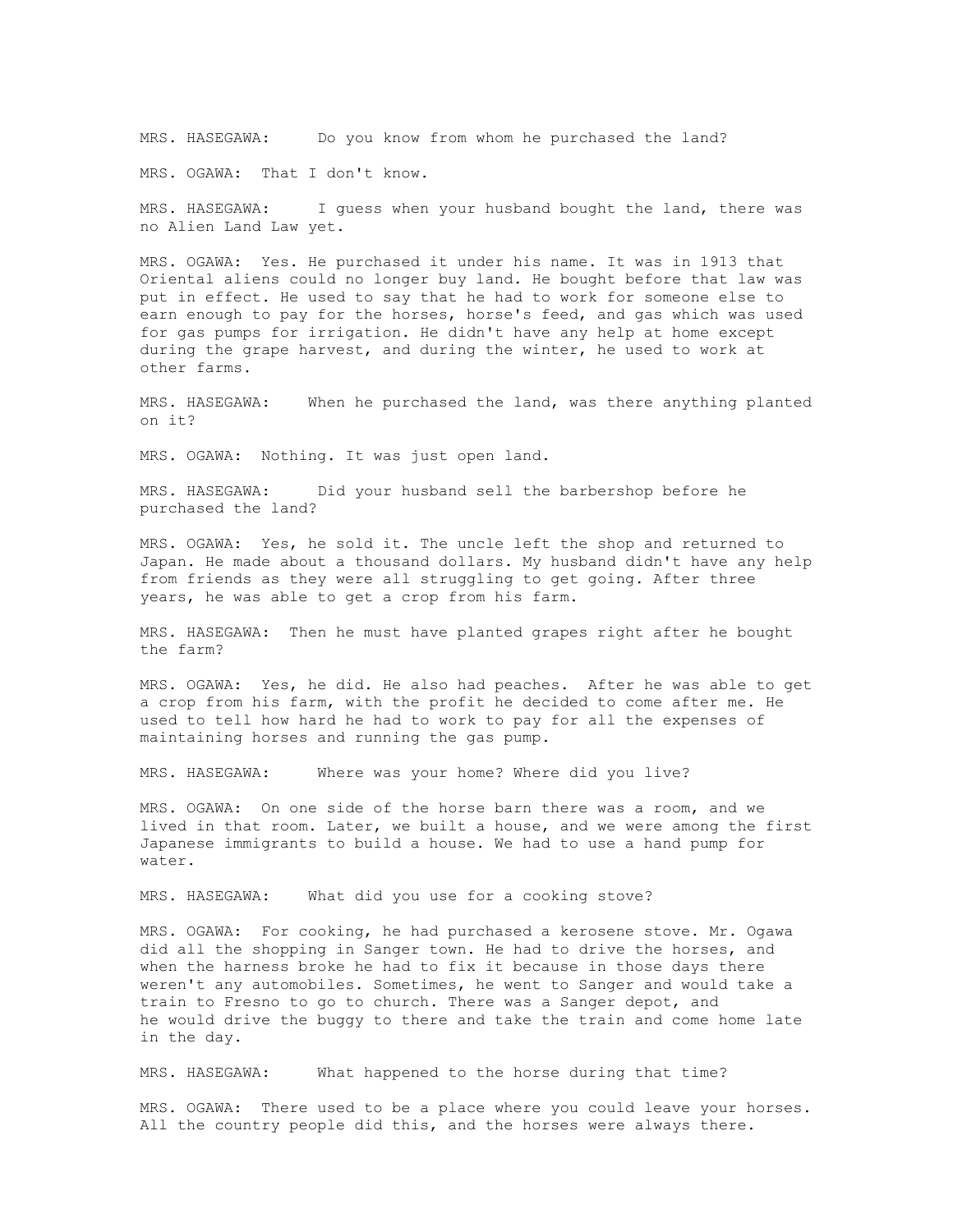MRS. HASEGAWA: Where was this livery located?

MRS. OGAWA: It was close to the depot. They used to walk there from the train. In Fresno, he used to take the Santa Fe from that depot. When he got back to Sanger, he would walk to the livery and find his horse waiting.

MRS. HASEGAWA: What Fresno church did he attend?

MRS. OGAWA: The Japanese Congregational Church. It isn't at the old site any more. They sold the church at the time we went into camp. It was located near the Buddhist Temple. When I first arrived from Japan, the church was close to Japanese town. It used to be the Kinchu Kyokai at one time.

MRS. HASEGAWA: What were your living quarters like when you first arrived from Japan?

MRS. OGAWA: We had a hand pump for water. The stove was good, so I didn't have to burn wood for cooking. We had a wood stove for heat in the winter.

MRS. HASEGAWA: Did you have a bed?

MRS. OGAWA: We had a bed in the bedroom, and we had a kitchen.

MRS. HASEGAWA: What kind of bath did you have?

MRS. OGAWA: We had a "Nihon furo," and we used to heat it outdoors with any firewood that was around.

MRS. HASEGAWA: What were your thoughts when you arrived in America?

MRS. OGAWA: I never once thought I wanted to go back to Japan. There must have been something that told me that there was a good future for me here. In those days, there were no roads here in the country. There was a ditch that we used to use for a road when it was dry.

MRS. HASEGAWA: What sort of food did you cook?

MRS. OGAWA: We sometimes ate canned sardines with chopped onions which we sprinkled on the rice. I used to make hot cakes. We bought bread sometimes. In Del Rey there used to be a Mr. Sakai, and he would come around and take out orders for groceries. He used to bring all the Japanese food I ordered. He came once a week. We did not lack for food.

MRS. HASEGAWA: In those days there was no refrigeration, so it must have been mostly canned goods.

MRS. OGAWA: Yes, he carried canned goods and, of course, any fresh produce we would eat right away. We didn't have the fisherman come.

MRS. HASEGAWA: Did you have any Japanese neighbors?

MRS. OGAWA: We had Okijima-san and Mori-san. Our properties adjoin, and we lived next to each other. We all bought land at the same time.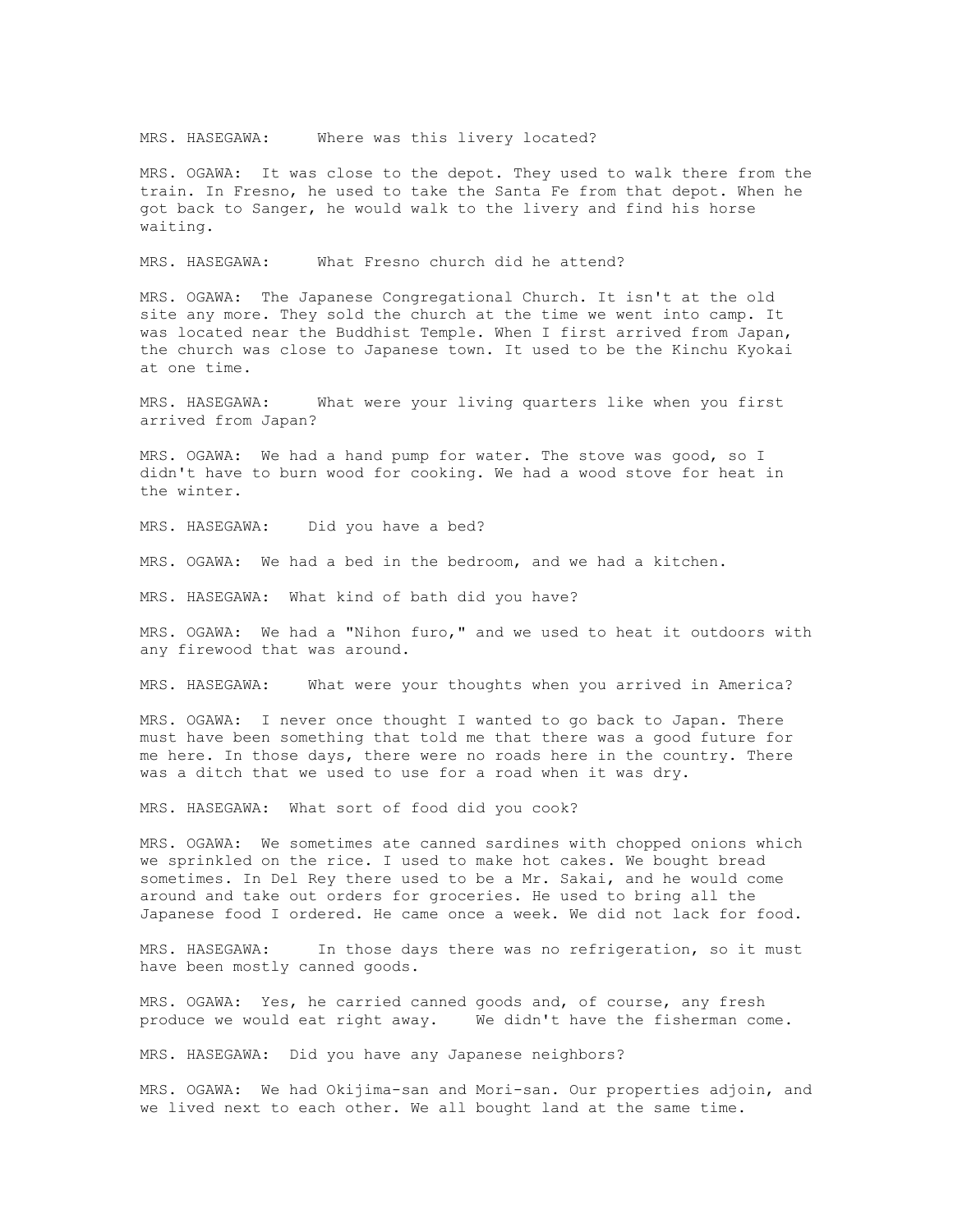MRS. HASEGAWA: When you got lonesome, was it possible for you to get together to converse in Japanese?

MRS. OGAWA: Mr. Mori used to walk over to our place, and in Fresno there was Mrs. Peaks, a hymn instructor from whom Mr. Ogawa took lessons then taught them to Mr. and Mrs. Mori. So both Mr. and Mrs. Mori would sing "sambikas" (hymns). They all would practice together and sing in the evenings. That was his one pleasure.

MRS. HASEGAWA: And Okajima-san?

MRS. OGAWA: Okajima wasn't a Christian.

MRS. HASEGAWA: The singing and visits must have been very pleasant.

MRS. OGAWA: Both Mr. and Mrs. Mori would come over to visit since I couldn't get out because I had a small child. Mr. Ogawa would teach us hymns and the English lessons that Mrs. Peaks taught him. Mrs. Mori had a good voice, and Mr. Mori's was the same as mine. Mr. Mori and Mr. Ogawa were churchgoers. They used to take the train.

MRS. HASEGAWA: Was this to the Congregational Church?

MRS. OGAWA: Yes.

MRS. HASEGAWA: Can you recall who some of the members .Were?

MRS. OGAWA: I met Mr. and Mrs. Kazato when I first arrived.

MRS. HASEGAWA: Can you tell me a little about the history of the Congregational Church?

MRS. OGAWA: That I don't know.

MRS. HASEGAWA: Remember, we were looking at the picture and you were saying that at the beginning the Godo Kyokai (Congregational Church) was held in a Chinese church that was borrowed or rented. About what year would that picture have been taken?

MRS. OGAWA: The picture was taken about 1905. When the church was near Mikami-san's place, close to the Buddhist Temple, the church was at its height, and Reverend Fukushima was the minister at that time.

MRS. HASEGAWA: Do you know anything about the Sanger Doshikai, when it started?

MRS. OGAWA: No, I don't know when it started. Oh, that picture was taken about the time Hugo was born. It was a festival time, and the Doshikai members were going to put on a drama, and I used to go watch them rehearse. Once I did not go, and that was when Hugo was born, so he was nicknamed "Shibai no ko" (the drama child).

MRS. HASEGAWA: Hugo isn't the oldest child, is he? How many children do you have?

MRS. OGAWA: The oldest died when she was 19 from an illness. Her name was Miyako.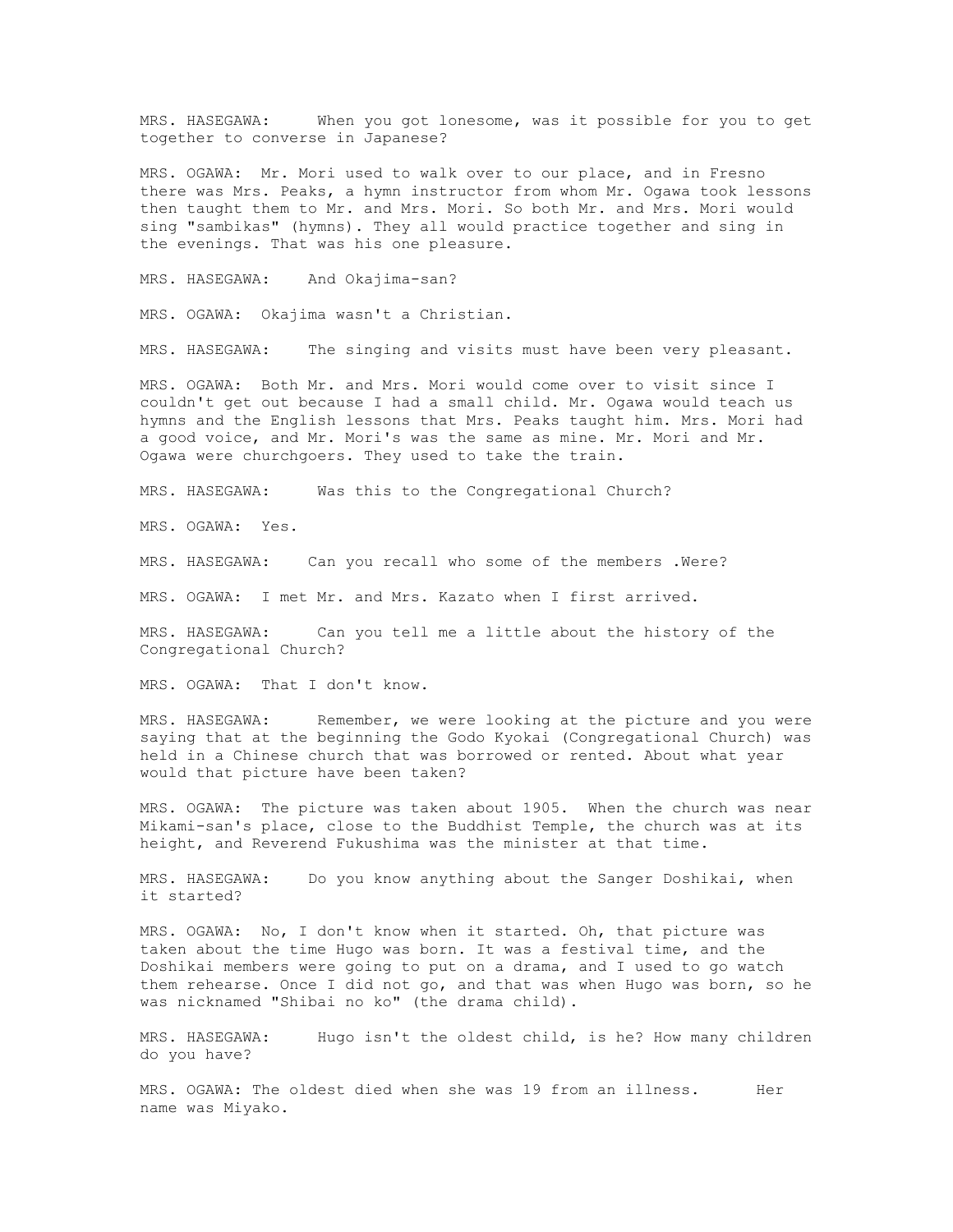MRS. HASEGAWA: Where was Miyako born--at home or in the hospital?

MRS. OGAWA: She was born in Fresno with the help of a Japanese sanbasan (midwife). She was a good person and many of the Japanese women went to her maternity home.

MRS. HASEGAWA: Something like a hospital? You went there to have your child with the assistance of a midwife. How long did you stay there?

MRS. OGAWA: I was having some trouble, so about a month before the birth of the baby, I went to Fresno. There was an organization called Okayama Kenjinkai, and I went there to wait. I came home around April 17.

MRS. HASEGAWA: Was Okayama Kenjinkai a club? Was there a building?

MRS. OGAWA: Yes, it was an organization, and there was a building. It was on a corner, probably on "E" Street near the Buddhist Temple. It was a boardinghouse.

MRS. HASEGAWA: Who took care of you?

MRS. OGAWA: There were three there.

MRS. HASEGAWA: What were the names of these people?

MRS. OGAWA: Eda-san and Sakaeda-san were two of them.

MRS. HASEGAWA: When the baby was born, did your husband come to see you?

MRS. OGAWA: He didn't know when the baby was born. He would come to see me often, but he had to work out in the fields.

MRS. HASEGAWA: After the baby was born, did you stay there for a week or so?

MRS. OGAWA: Yes, I was there almost two weeks, then I went home. That was in 1918; Miya was born in 1918.

MRS. HASEGAWA: Then Alice Hideko was next?

MRS. MIGAKI: Yes, I was born in 1920, two years later.

MRS. HASEGAWA: When Hideko-san was born, was she also born at the maternity home in Fresno?

MRS. OGAWA: No, she was born early, so she was born at home. We called Dr. Aki after she was born. Mrs. Shiraga came to help me for about a month or two.

MRS. HASEGAWA: While your husband went after the doctor in Fresno, who stayed with you?

MRS. OGAWA: He went over to the Hakujin neighbors to borrow the telephone, and so they came over.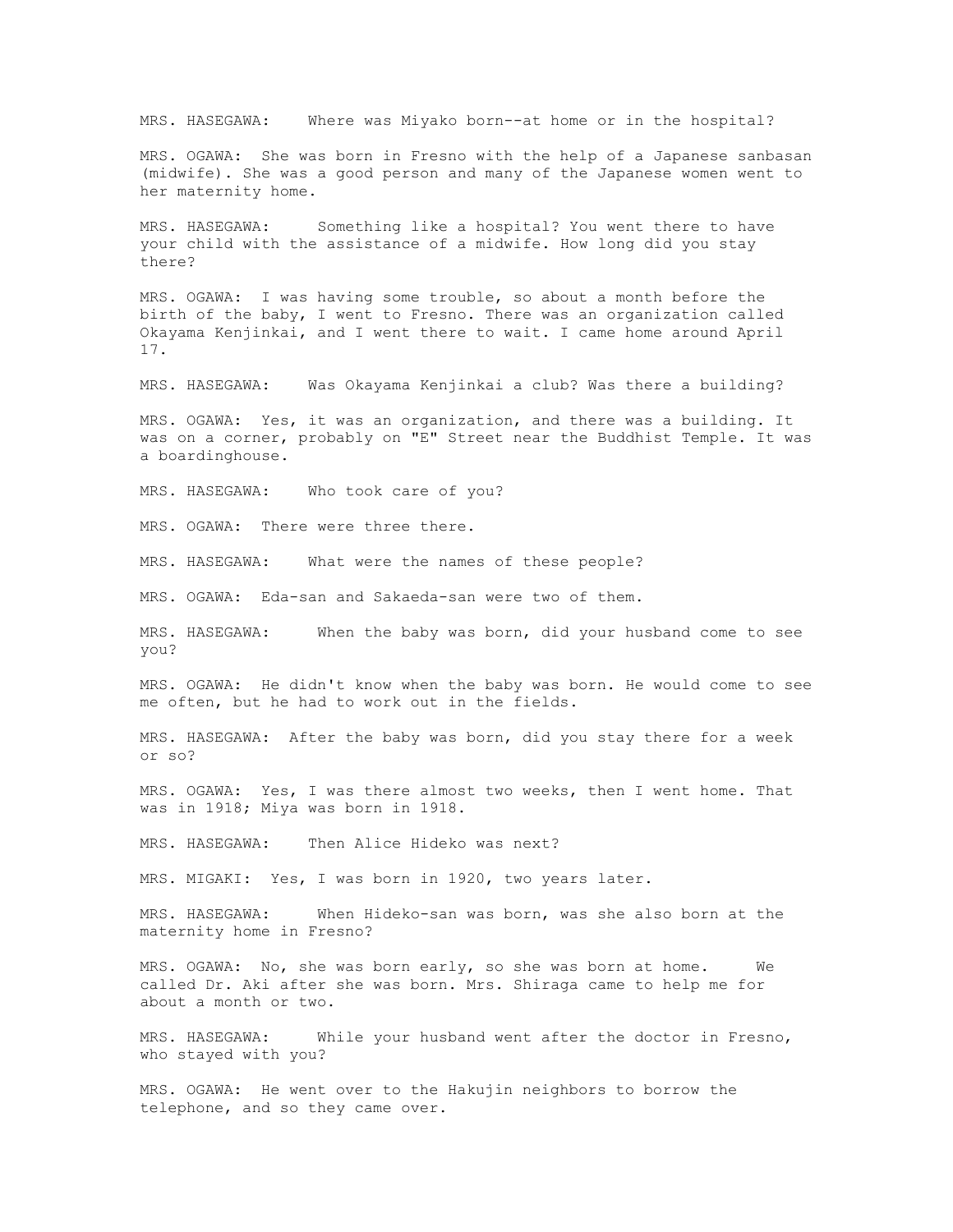MRS. HASEGAWA: In 1920, they had a telephone?

MRS. OGAWA: Yes, the Hakujin neighbors had a phone.

MRS. HASEGAWA: Then Mrs. Shiraga came to help you for about two months?

MRS. OGAWA: Yes, it was July, so it was a busy time.

MRS. HASEGAWA: After Alice was born, you moved into the new house?

MRS. OGAWA: Alice was born in the new house.

MRS. HASEGAWA: When Ruth was born, did you go to Fresno?

MRS. OGAWA: No, Ruth was born in Sanger.

MRS. HASEGAWA: Then you had Hugo?

MRS. OGAWA: Yes, as I said earlier, I used to go and watch the shibai rehearsal and missed the one practice when Hugo arrived. Dr. Murayama came to see me, and I didn't go to Sanger this time.

MRS. HASEGAWA: Who took care of the other children?

MRS. OGAWA: Shiraga-san,who was here from Japan, came to help.

MRS. HASEGAWA: Did you ever go out into the fields to work?

MRS. OGAWA: Yes, I did. I did practically everything, but I didn't climb ladders. When I first arrived, I guess I did not go out to work.

MRS. HASEGAWA: Were the grapevines still young when you first arrived?

MRS. OGAWA: Yes, but we were able to get a crop. I began to go out in the fields to work after the Children started to go to school. I tied vines and after that there was pruning and hoeing to do. I used to get up early in the morning to sulfur the grapes in order to prevent mildew. The sulfur machine had to be packed on our backs. Of course, I never picked grapes. This was done by groups of people. We used to hire Mexican workers and others. Taking care of the vineyard after the grapes were harvested, both my husband and I did all of that kind of work. When we had raisins, we turned them over or rolled them after the grapes were dried. Also, I helped with the girdling of the vines. We were among the early farmers to do this. Girdling the grapes came much later. We made raisins for many years after I arrived here from Japan. We didn't have trucks in those days, so we had to rely on horses.

MRS. HASEGAWA: When you had raisins those many years, did you have suitable sunny days? Did it ever rain during raisin season?

MRS. OGAWA: Oh, yes, it would rain sometimes. After the raisins were rolled, and if it rains the soil gets wet and raisins get moldy. So, we would have to watch for a few days. Finally, we got the wooden trays for drying the grapes, then we did not need to move them. After the raisins were dry, they had to be put in sweat boxes because we did not hire anyone to do that. It's a large box, and people were surprised that I could handle them with my husband. My husband had made some kind of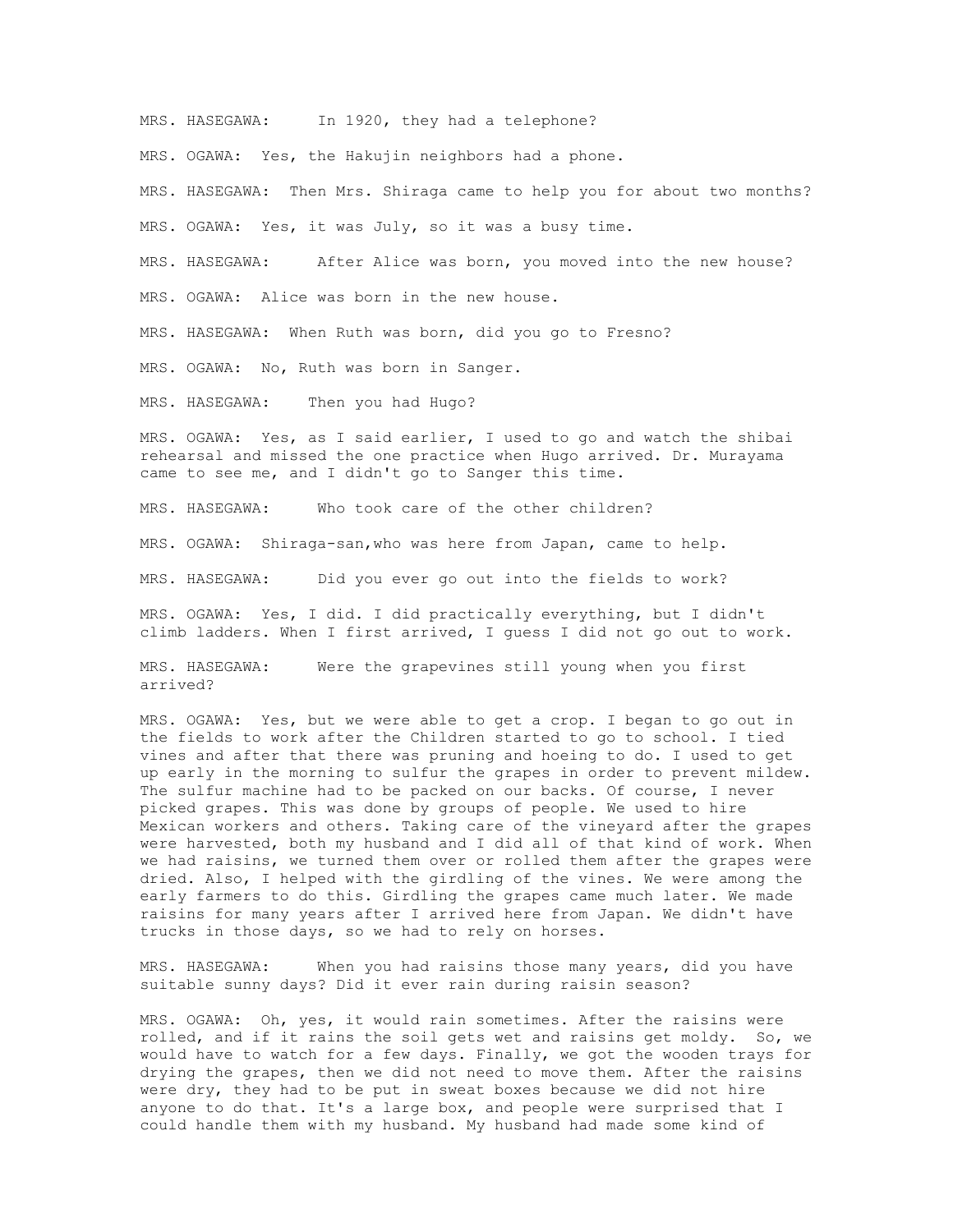cart. Both of us worked Very hard during those years without any mechanical help.

MRS. HASEGAWA: You really have done a lot!

MRS. OGAWA: Taking care of the horses was not my job. Mr. Ogawa did that, but you know, the horses had to be fed and watered.

MRS. HASEGAWA: How did you manage the peach orchard?

MRS. OGAWA: We don't have any peaches now, but the work would start about April.

MRS. HASEGAWA: Did you two do all the work?

MRS. OGAWA: Most of the work. We did hire people, because we had 20 acres of peaches, and the peaches would drop unless they were picked. The neighborhood Japanese women would stay with us and help us with the peach cutting, and we cooked for them. If there were small children, I would look after them while the women worked cutting peaches to dry. It lasted for a short time. During the grape harvest, we would hire Mexican people.

MRS. HASEGAWA: When you cut peaches, how was the sulfuring done?

MRS. OGAWA: There were buildings, and in these buildings we would put the cut peaches in stacks, and then sulphur them by lighting the sulfur under the stacks of peaches. We used to have about four of the smokehouses in a row.

MRS. HASEGAWA: How many Japanese women came to help?

MRS. OGAWA: About eight women. We had a tank house. It wasn't a hand pump but a motor one.

MRS. HASEGAWA: Did you raise the water with the gasoline motor?

MRS. OGAWA: Yes.

MRS. HASEGAWA: How long did it take to dry the peaches?

MRS. OGAWA: About four weeks, and then we would put them in sweat boxes. They would pick the peaches, and the women would cut them, and then we smoked them, dried them, and then they were put in boxes.

MRS. HASEGAWA: Where did you market them?

MRS. OGAWA: There was a Peach Association just like the one for raisins. It was a good association. It was a very busy time. In the morning, the peaches would ripen, and later in the day the peaches would drop to the ground.

MRS. HASEGAWA: How many years did you do this?

MRS. OGAWA: Perhaps about nine years. We didn't have peaches at the time we went into camp. We had converted all the acreage to vineyards. The peach was profitable. People came from San Francisco to cut peaches. In those days, Japanese women didn't have ways to earn any money, so we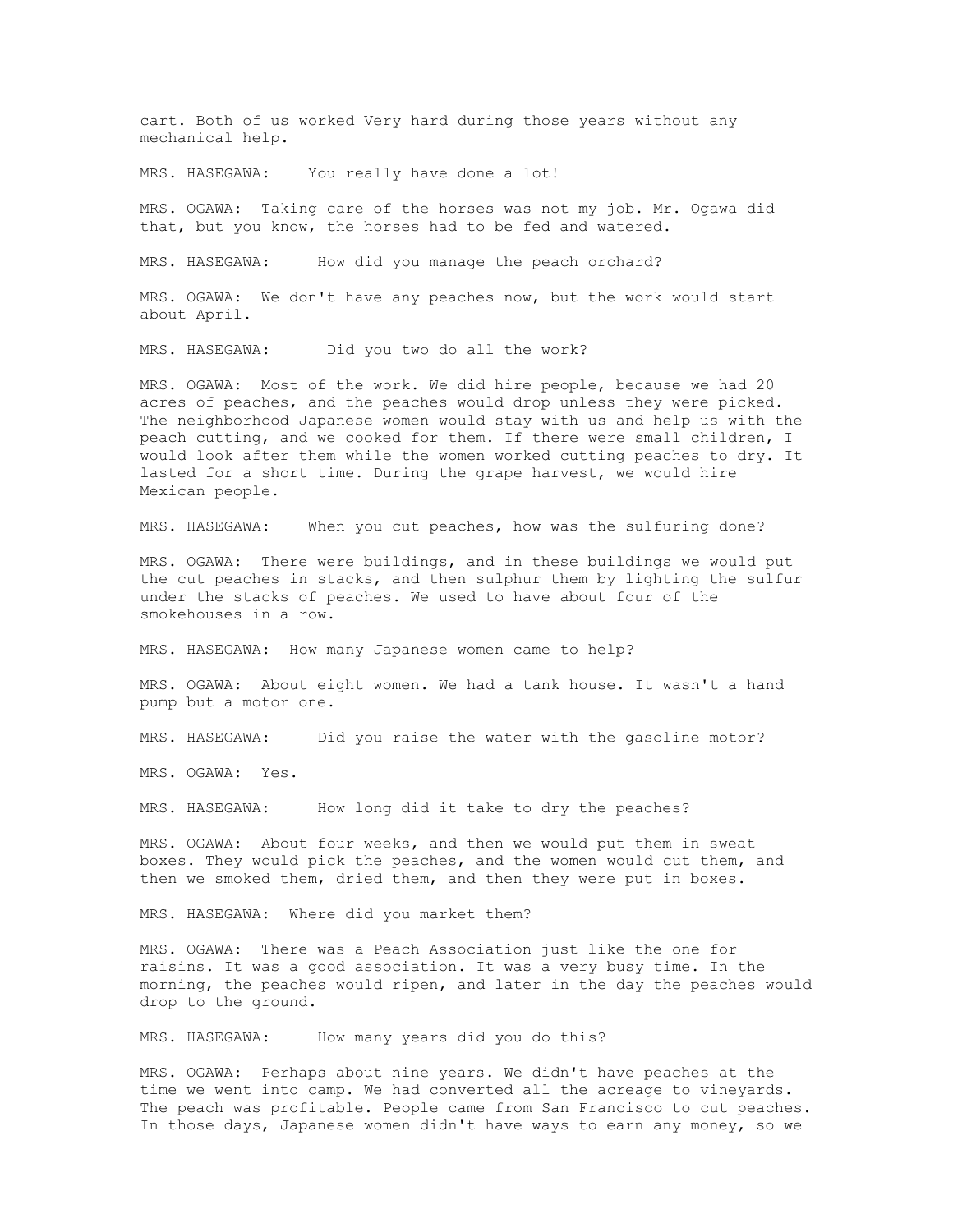had many people coming to pick and cut our peaches.

MRS. HASEGAWA: It gave women an opportunity to earn money.

MRS. OGAWA: Yes. I asked Keiko-san what she was going to do with the money, and she said she was going to buy Christmas presents for her mother and father. It was a small sum, and I guess there wasn't any chance for them to earn otherwise. For grape picking, we had your husband Peter, George, Koyanagi, and we also had Yukiko and Lena Domoto here picking.

MRS. HASEGAWA: Where did the children go to school?

MRS. OGAWA: Granville School, corner of Indianola and Kings Canyon Road. Mr. Ogawa usually drove them to school. It was far, so my husband took them and brought them home. He worked a little in the morning and drove the children. He must have enjoyed doing it.

MRS. HASEGAWA: Did they have PTA in those days? Was there ever an occasion for you to go to the school?

MRS. OGAWA: No, they didn't have PTA, but I went to school for Christmas programs and graduation exercises. I baked cakes and took them to school.

MRS. HASEGAWA: How did you learn to bake a cake?

MRS. OGAWA: I used to bake fruit cakes to send to Japan, which the older people enjoyed very much. I used to make about two 10-pound cakes and send to my husband's parents. Fruit cakes never spoiled. They wanted to know if we always ate such delicious food! Mrs. Akiyama had learned from Mrs. Okonagi, and she taught me about how to bake cakes and cook other things. I never did go to school to learn cooking.

MRS. HASEGAWA: Did you sew the children's dresses?

MRS. OGAWA: Yes, I sewed all their dresses. It was funny, because I made large hems and gradually let them down. I looked at the Japanese magazines and made my own patterns. I never purchased a pattern.

MRS. HASEGAWA: Did you learn sewing in Japan or just picked it up from looking at the magazines?

MRS. OGAWA: I learned by looking at the magazines. But I did practice sewing in Japan for about four years. I bought some American clothes and had a few made. But I would look at the magazines and make the children's dress patterns and sew all the dresses for them. I guess if you had to do it, you did it. When I think back to the grammar school days, I think they wore darling dresses then.

MRS. HASEGAWA: Shoes had to be purchased. Did you buy them in Fresno?

MRS. OGAWA: We may have gone to Fresno, but we did get shoes at Yoshiki's, the Japanese store in Sanger. There used to be a store in Fresno run by Ito-san, and we used to trade there for materials, too. I used to sew without any patterns.

MRS. HASEGAWA: Did you attend church with all your children?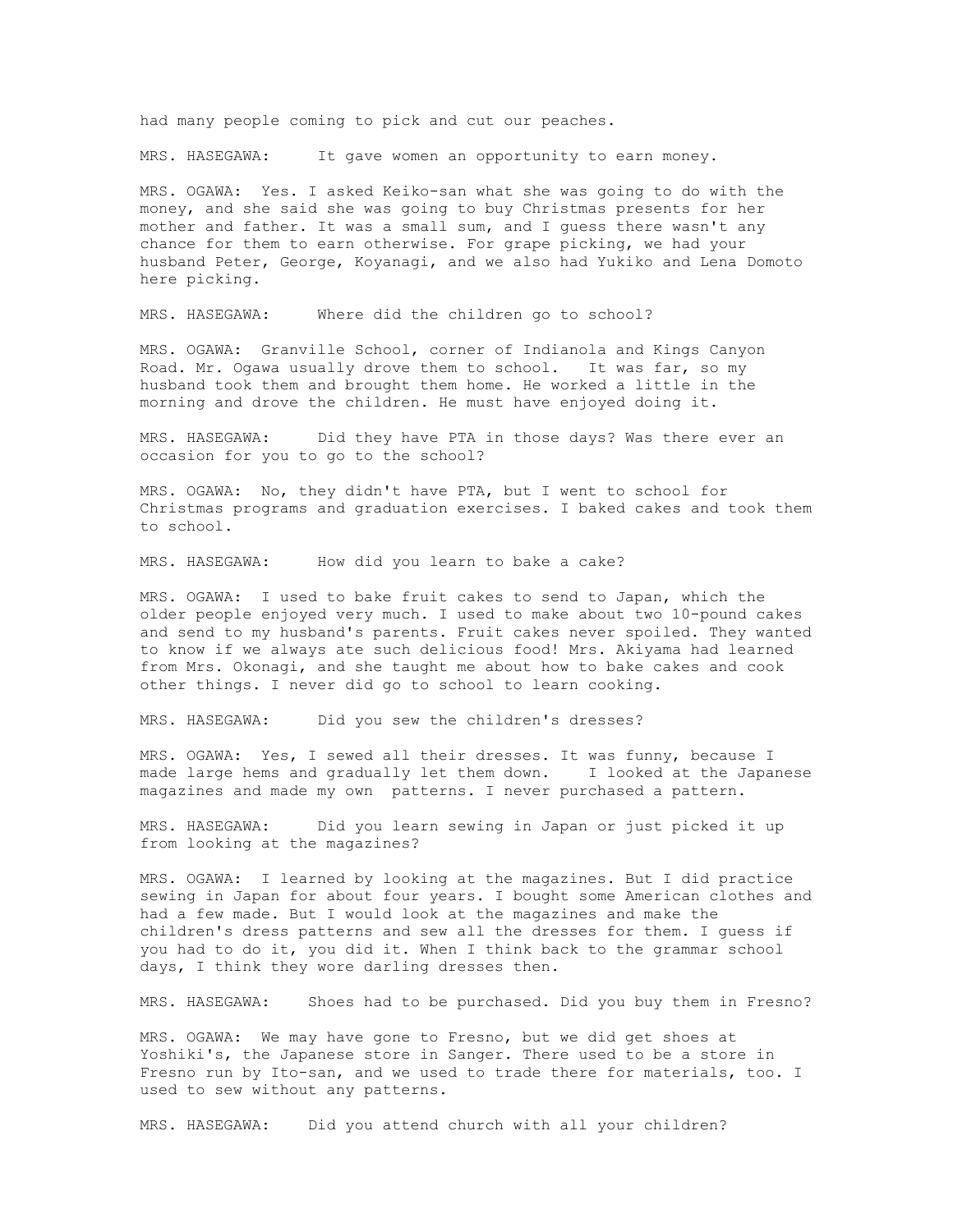MRS. OGAWA: Yes, by that time we had a car.

MRS. HASEGAWA: Where are all your children now?

MRS. OGAWA: Alice is here, Hugo is in Sanger, and Ruth is in Hanford.

MRS. HASEGAWA: Is Ruth the beautician in Hanford? What does her husband do?

MRS. OGAWA: Yes, she is. He has a government job. His name is Tom Asaki; they have a son and daughter. The girl is married, and the son is doing drafting work.

MRS. HASEGAWA: How many grandchildren are here in the Migaki's home?

MRS. OGAWA: There are just two now, June and Kaye. They lost a son in a motorcycle accident a few years ago.

MRS. HASEGAWA: Kaye is a dancer? Mrs. Migaki, you have two daughters. What does your other daughter do?

MRS. MIGAKI: She lives in Clovis and has three children. I have three grandchildren.

MRS. HASEGAWA: Is Kaye married?

MRS. MIGAKI: No.

MRS. HASEGAWA: How many children does Hugo have?

MRS. MIGAKI: He had five. Annette died in an auto accident, you remember.

MRS. OGAWA: Hugo's oldest son is in Chicago going to college at the University of Illinois getting his masters degree in analytical chemistry. The next son is at Fresno City College, and the third child is going to Reedley College.

MRS. HASEGAWA: All of them are adults!

MRS. OGAWA: Yes, even the youngest Kathy. The oldest ones worry about me because there's so little I can do. My back bothers me and my legs are weak. Over at Hugo's, they all work, and there is so much going in and out of the kitchen, that it is too active for me. I came here to live because it is much quieter and more relaxing.

MRS. HASEGAWA: It is better to live with your own daughter.

MRS. OGAWA: Yes. Here there's only two, my daughter and her husband. In Sanger, all the children work and go to school. There's one working at the gasoline station; he's been there about three years. Kathy works at Thrifty's. Hugo is always out. Tim works at Big 5 in the sporting department. So, there's a lot of going in and going out. They have to go to some sport event or some other activity. When I go over there at times, there's no one at home.

MRS. HASEGAWA: How did you hear the news of Pearl Harbor?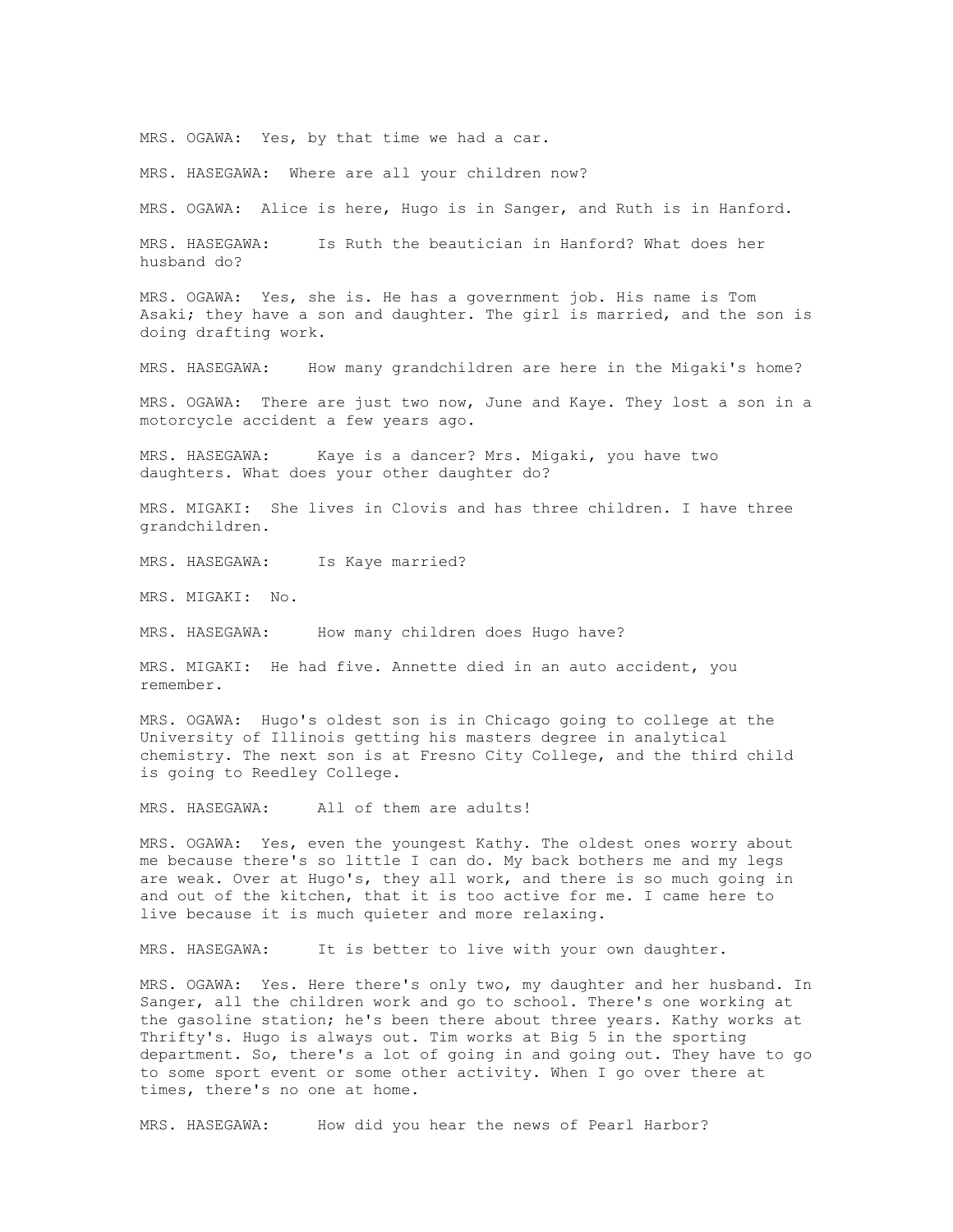MRS. OGAWA: Mr. Ogawa was going around Sanger for church donations, and he said he heard the news at Mr. Okajima's home. They told him to listen to the radio if he didn't believe the news. He came home looking worried. But Mr. Ogawa said Japan is strong and couldn't be beaten, and so at home we began our own battle. I always said that Japan would be beaten, and he said no Japan will win the war. He was sure the soldiers of Japan had more inner strength.

MRS. HASEGAWA: What happened after Pearl Harbor? Was Mr. Ogawa taken?

MRS. OGAWA: No, he wasn't taken. We were relaxed because we had heard that this area was a white zone and we didn't have to enter any camp. Later, the conditions got gradually worse, and we did go into camp. We went to Gila. It was terrible timing, because we were ready to harvest the grapes. It was sometime in August that we went. It took them (war authorities) almost a year to decide whether to evacuate us.

MRS. HASEGAWA: Who picked your grapes, then?

MRS. MIGAKI: Ferdinand Preuss.

MRS. HASEGAWA: Did he also take care of your farm? What happened to your house?

MRS. OGAWA: Yes, he took care of the place. At first he didn't want to, but when he saw everything in our home was in place, he decided to move in.

MRS. HASEGAWA: Did he send you the profits?

MRS. OGAWA: Yes, he sent it to us. The packinghouses employed the people and took care of the expenses. We had just purchased a new Ford car which we let our neighbor use during the war. We had to pay insurance on the car even if we were in camp. He asked to buy the car while we were interned, so we finally sold, it to him. All of the young people were leaving camp to work or to go to school, so my husband and I went to Seabrook with my daughter and her two small children. I said it would be too much for her to handle two little children, so we decided to go with her. And we worked at Seabrook for about a year.

MRS. HASEGAWA: What about your other children?

MRS. OGAWA: Hugo and Ruth went to Chicago to work.

MRS. HASEGAWA: Then you and Mr. Ogawa went with your daughter and her two small children?

MRS. OGAWA: Yes, we couldn't go back to California, and there wasn't much to go back to in camp, so we decided to tour a bit while we were there. We went to New York.

MRS. HASEGAWA: How many years were you there at Seabrook?

MRS. OGAWA: One year. I worked for one year.

MRS. HASEGAWA: What kind of job did Mr. Ogawa have?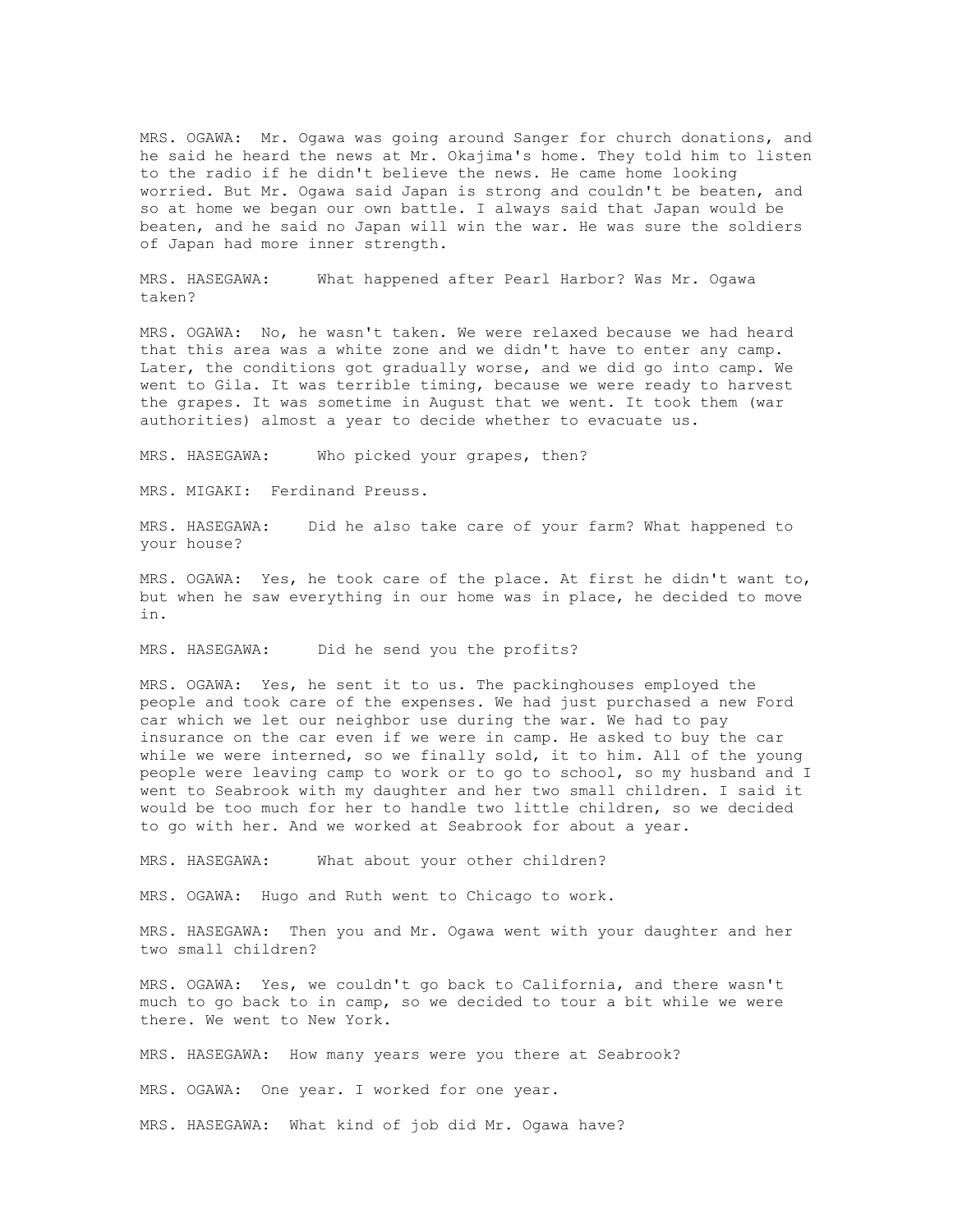MRS. OGAWA: He was a mechanic. He walked around with a wrench, but there wasn't much for him to do so sometimes he hid in a box and took naps. I guess later he used to pound boxes. It was the first experience for me to work outside my home.

MRS. HASEGAWA: What was your salary?

MRS. OGAWA: It was piece work, and there wasn't work every day, so it wasn't much. This was the first time I earned money!

MRS. HASEGAWA: When did you come back to California?

MRS. OGAWA: It was in December 1945. We got back around 4 o'clock. We didn't have a car, so we bought one and drove home.

MRS. HASEGAWA: Did you return together?

MRS. OGAWA: Alice came back earlier. We called Ruth and Hugo and we drove the car back. It was in December, and there was snow, so it was frightening to drive. It was lonely after dark because we were in a strange place.

MRS. HASEGAWA: On the way back did you experience discrimination?

MRS. OGAWA: Yes, there was some discrimination. At one place when we were eating next to our motel, someone came to say that his wife's father was sick and asked us to talk to him. We asked what he wanted us to talk about. He said that he had been in China and would be interested in that topic. Mr. Ogawa had a difficult time conversing with him, and told him he didn't know anything about China. They mistook Ruth for Chinese. In New Mexico, we waited to be seated at a restaurant, but they kept us standing. Even after we were seated, they wouldn't wait on us. The next day, as we drove by there, we saw a sign posted saying they would not serve Orientals.

MRS. HASEGAWA: Did you have trouble purchasing gasoline?

MRS. OGAWA: No, we were able to get gas. I remember it was Christmastime, and that we drove home in the snow.

MRS. HASEGAWA: When you got back to Sanger, did you experience any prejudice?

MRS. OGAWA: No, for me there was no discrimination. Mr. Mori said he ate nothing but "fuki" (vegetable). He was scared to go to the store. They had fuki for about a month, as he had plenty in his field.

MRS. HASEGAWA: Did you find your place in good condition when you returned?

MRS. OGAWA: It was good. We didn't have any trouble. There were many Japanese who trusted their Hakujin neighbors, but when they returned, they found practically nothing left. Kawadas and Sekinos from Los Angeles put their things in their basement, but nothing was left when they returned. An American was renting the place.

MRS. HASEGAWA: When you were in camp, what did you do?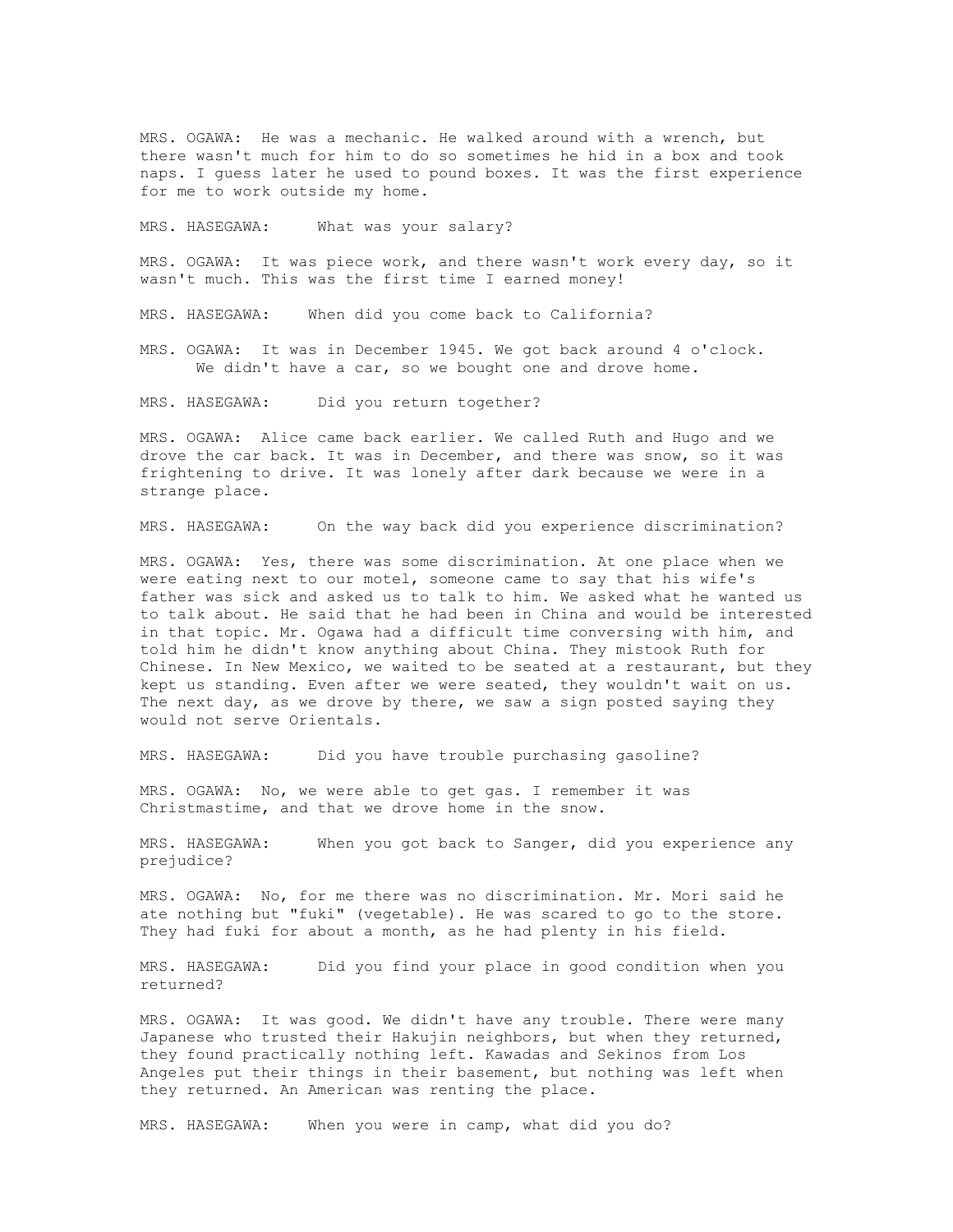MRS. OGAWA: I didn't do anything but help someone babysit. I went to classes to learn English and other things, but I didn't work.

MRS. HASEGAWA: What did you think of life in camp?

MRS. OGAWA: It was boring because there was no future.

MRS. HASEGAWA: What did Mr. Ogawa do in camp?

MRS. OGAWA: He worked in the Express Department, so he always had a truck. He was fortunate. He had to go after something every day, and he would go from one camp to another.

MRS. HASEGAWA: Did you ever go back to Japan?

MRS. OGAWA: I went once and stayed six months.

MRS. HASEGAWA: At that time, was Mr. Ogawa still alive?

MRS. OGAWA: No, I was alone.

MRS. HASEGAWA: What did you think of Japan compared to the days before you left?

MRS. OGAWA: It has changed from the olden days. People here don't speak the Okayama colloquialism, but in Japan as I lay awake in the early morning, I would hear people conversing in the native way, and it was very nostalgic. It was very different from the spoken Japanese in America. My relatives took me to visit many familiar places, and it was very memorable.

MRS. HASEGAWA: Did you have any brothers or sisters?

MRS. OGAWA: I have five, and they are all younger than I am. I was the only one who came to America.

MRS. HASEGAWA: What did they do?

MRS. OGAWA: They had a hotel in Tairen (Manchuria). Now they have a big and splendid place in Okayama. Both my father and mother died early.

MRS. HASEGAWA: What do you think of discrimination here in the United States now, as compared to the earlier days?

MRS. OGAWA: Americans are very good now. Wherever I go, they are very kind, and they are good to me because I am old. Before, when I went to buy a suit, I had to wait while the sales people waited on others first. Now that seldom happens. The American people have gotten kinder.

MRS. HASEGAWA: It may be because the Nisei soldiers served so well during World War II?

MRS. OGAWA: Yes, the Nisei are good people, so the Americans know the Japanese are honest and do not cause financial trouble. We couldn't understand the language when we first immigrated, so they did take advantage of us and sometimes made us look like fools. But now they are very kind, they even open doors for me!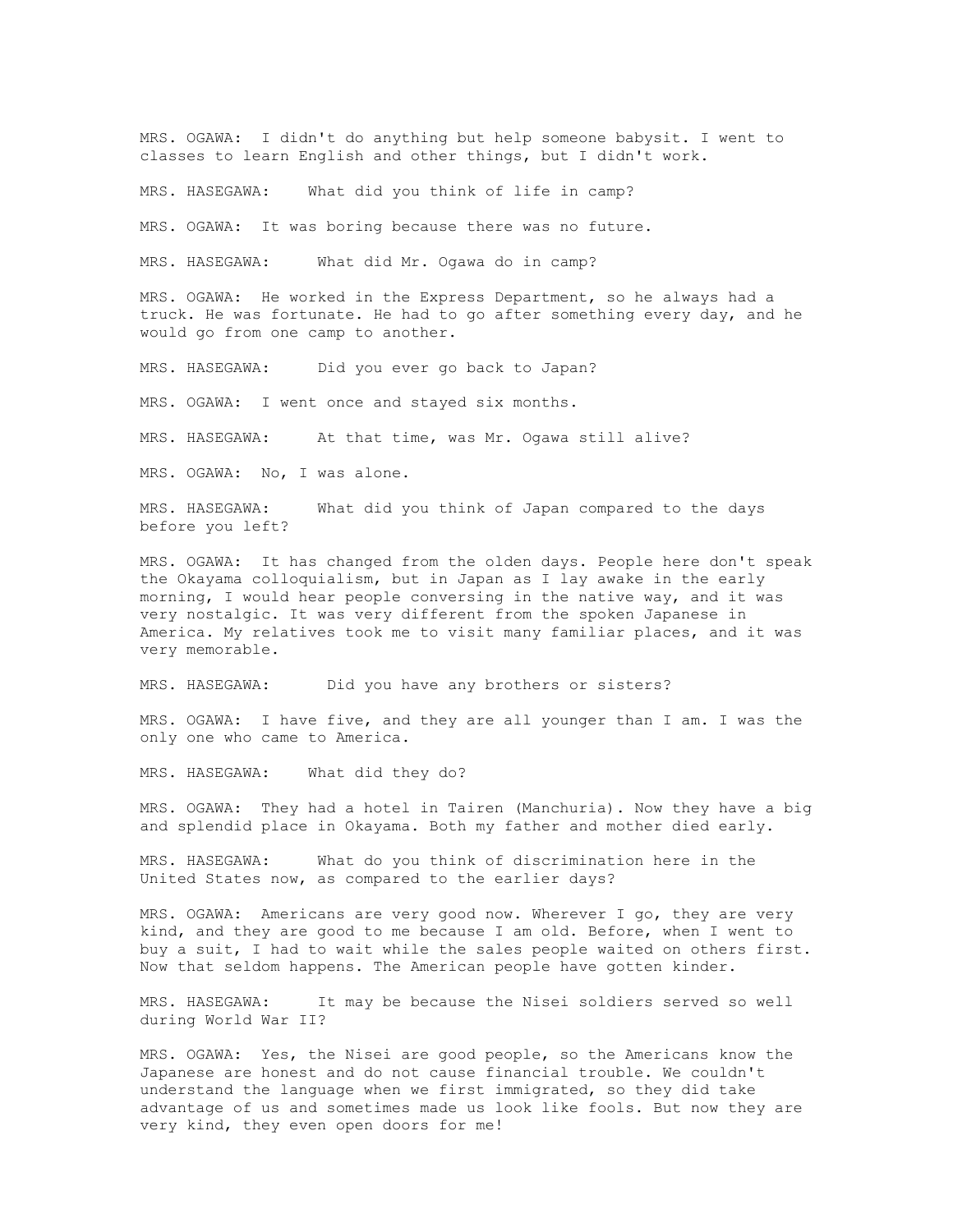MRS. HASEGAWA: The Nisei say that is was the Issei that established such good reputations! What are your thoughts concerning the economic and social changes? As you were saying, socially, Americans have changed and are much nicer now than before the war.

MRS. OGAWA: During my time we had to go the bank to get a loan, especially before the harvest, but now the Nisei do not need loans. They make good money. For us, the money had to last a whole year. The people are very comfortably off now.

MRS. HASEGAWA: Do you belong to any other organizations besides the church?

MRS. OGAWA: I go to the Congregational Church.

MRS. HASEGAWA: Do you belong to Sanger Doshikai?

MRS. OGAWA: Sanger had a Fujinkai (women's organization).

MRS. HASEGAWA: What kind of work did the Fujinkai do?

MRS. OGAWA: We didn't do anything but just meet occasionally. Do you know the history of Sanger's Doshikai?

MRS. HASEGAWA: No, I don't know.

MRS. OGAWA: Long ago, there was the North Sanger Japanese group, and they had a Buddhist Seinenkai. Hasegawa-san, Yoshiki-san, Ogawa, Morisan from Sanger, went to see the Seinenkai about forming one organization in Sanger. The North Sanger group wanted to name it "Sanger Bukkyokai." Mr. Mori, Mr. Ogawa, Mr. Domoto, and Mr. Yoshiki said they would not join the organization if it was to be called Bukkyokai and would organize another one of their own. So that's how the Sanger Seinenkai started. Sanger Joshi Seinen kai (Girls Youth Club) and Danshi (Boys Youth Club). And we started the Japanese school, too. North Sanger had their own North Sanger Japanese School until the beginning or the war.

MRS. HASEGAWA: Do you observe any of the Japanese customs or traditions in your everyday living?

MRS. OGAWA: The only thing Japanese I do every day is read Japanese magazines that I have subscribed to for many years. I enjoy reading books.

MRS. HASEGAWA: The library has a Japanese collection and has many books on many subjects.

MRS. OGAWA: I will go to the Sanger Library when I have a chance to get there, but it is difficult to get to the library in Fresno.

MRS. HASEGAWA: Do you still observe the Japanese custom of celebrating Girls' Day or New Year's?

MRS. OGAWA: No, we just celebrate New Year's. On New Year's we go to Hugo's, and Lilly will fix osushi, chicken teriyaki, and other Japanese foods in the Japanese style. On Christmas we have it here with turkey,